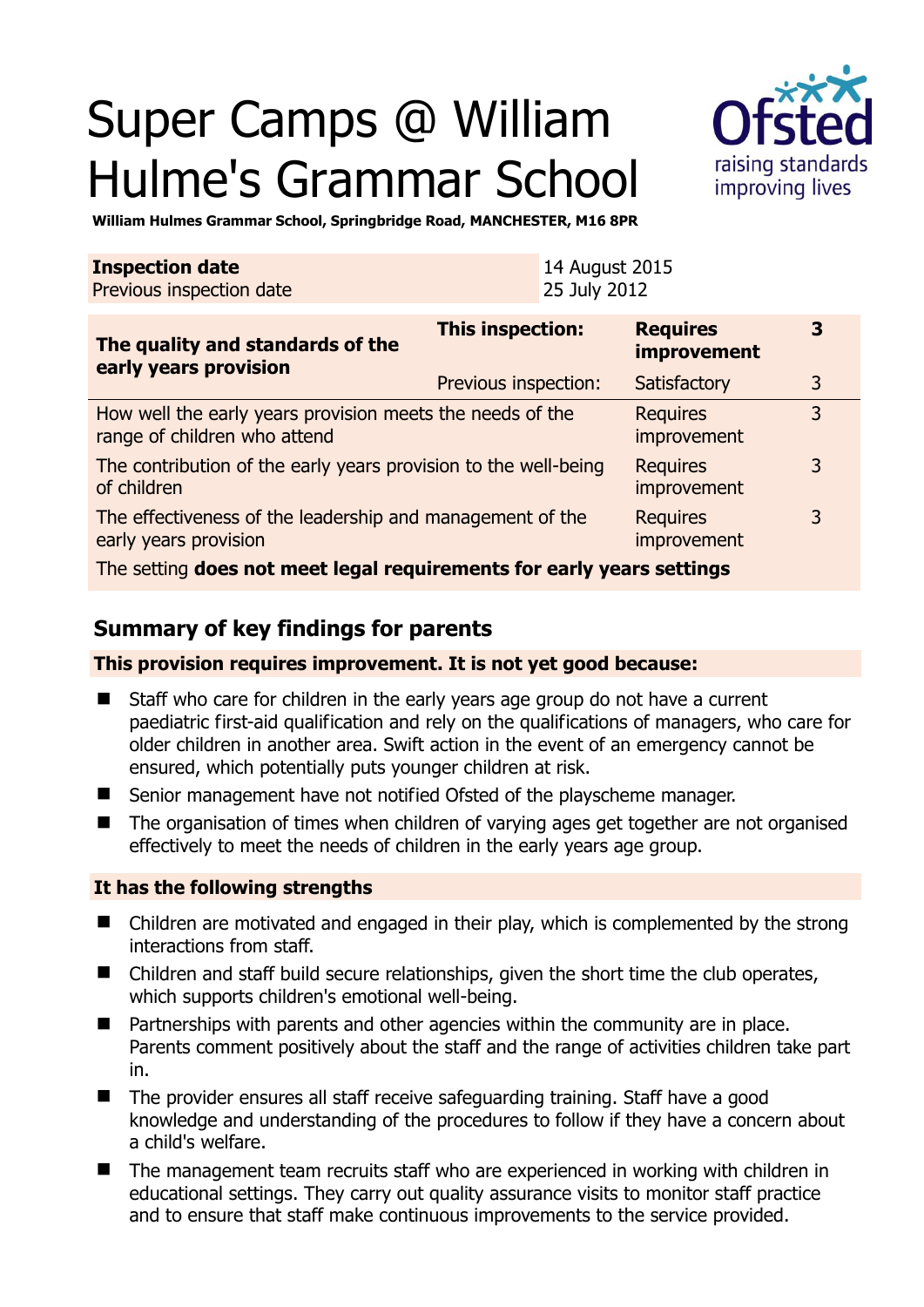# **What the setting needs to do to improve further**

## **To meet the requirements of the Early Years Foundation Stage the provider must:**

- ensure that staff with paediatric first-aid qualifications are effectively deployed by taking into account the number of children, staff and layout of the premises and ensuring that there is always a paediatric first aider available at all times who is able to respond to emergencies quickly
- $\blacksquare$  organise the times effectively when mixed age groups of children play together to ensure that the care of older children does not detract from meeting the needs of younger children.

## **To meet the requirements of the Childcare Register the provider must:**

■ ensure Ofsted are notified of the playscheme manager (voluntary part of the Childcare Register).

## **Inspection activities**

- The inspector had a tour of the facilities and observed children's play experiences in the main hall and in the separate room used for early years children.
- $\blacksquare$  The inspector checked the evidence of staff suitability, qualifications and training, including safeguarding and paediatric first-aid qualifications.
- The inspector discussed the current procedure for self-evaluation.
- The inspector spoke to members of staff and children at appropriate times during the inspection and held meetings with the club's manager and early years manager.
- The inspector looked at a selection of policies, procedures and risk assessments and took into account the written views of parents.

**Inspector**  Joanne Parrington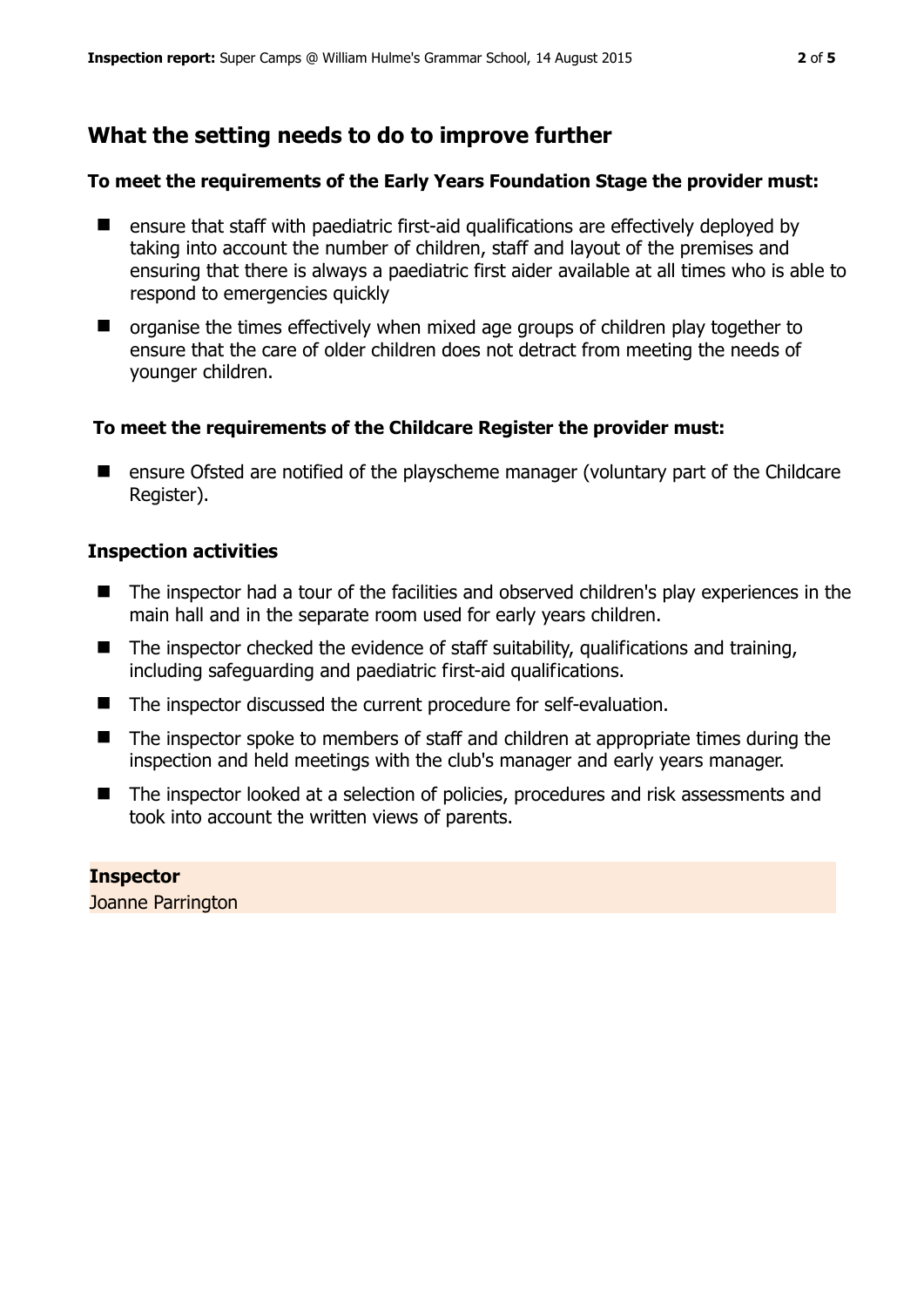# **Inspection findings**

## **How well the early years provision meets the needs of the range of children who attend. This requires improvement**

Staff take time to read information supplied by parents, relating to children's individual learning abilities, likes and dislikes. This enables them to understand each child's particular interests and capabilities, and supports their learning while at the club. Children follow a timetabled activity programme, where they take part in a range of exciting activities and learn new skills. Staff give children time and space to respond so that they can think for themselves. This helps children to become active learners as they develop skills to solve problems and the confidence to explore new ways to do things. Children are divided into groups according to age, which enables staff, including the early years manager, to deliver activities in an age-appropriate way that promotes their enjoyment and achievements. Children also have opportunities to be with older children throughout the day. However, these occasions can overwhelm younger children and do not meet their needs well enough.

## **The contribution of the early years provision to the well-being of children requires improvement**

Staff do not fully promote children's well-being because of weaknesses in leadership and management. There is an effective key-person system in place to ensure children's individual care needs are met. Staff display a caring and reassuring approach, which encourages children to settle in quickly. Children are happy and confident as they play and laugh with each other. Children display enthusiasm in exploring and investigating the interesting range of activities, which are supported by staff. Staff act as good role models to ensure children respect and value each other. Children behave well. However, at times older children can overshadow younger children. Children are encouraged to eat healthily. They bring their packed lunches and the contents of these are guided by staff as part of the playscheme's healthy eating ethos. Children routinely wash their hands before eating, showing they have adopted good hygiene habits.

## **The effectiveness of the leadership and management of the early years provision requires improvement**

The management team demonstrate they are unfamiliar with some of the legal requirements of the Early Years Foundation Stage. Early years children are cared for on the same site, but mostly away from the main area where older children are based. Although there are management staff available who are paediatric first-aid trained and there is an intercom system in place to call for help should assistance be needed, the staff who primarily care for the early years children do not have a current paediatric first-aid qualification. Therefore, they are not able to respond quickly in a medical emergency and this is a potential risk to children's safety and welfare. Furthermore, senior management have not notified Ofsted of the playscheme manager. The management team complete a self-evaluation process and use comments from staff and reviews from parents and children to contribute to this process.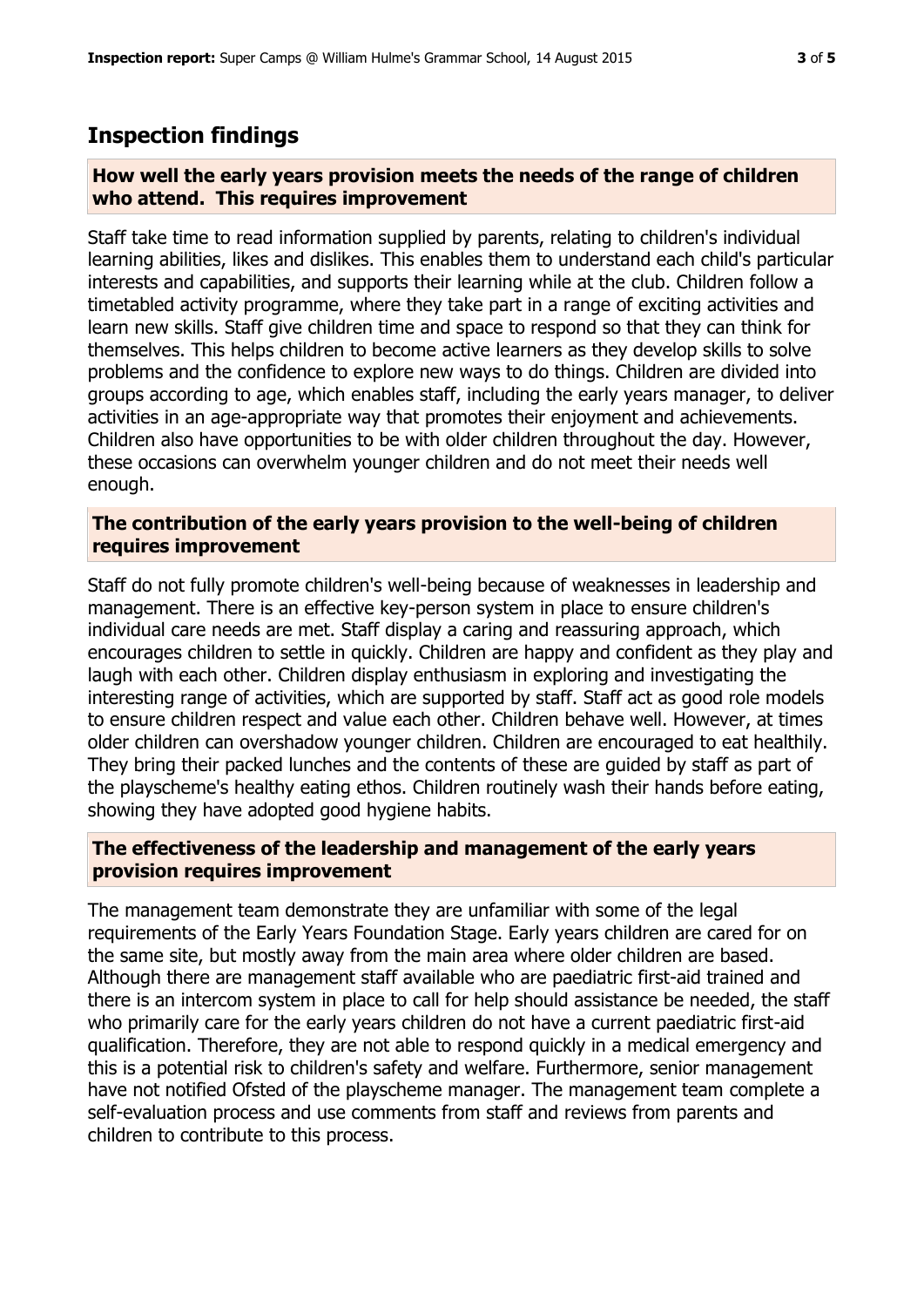# **Setting details**

| Unique reference number       | EY424542                 |
|-------------------------------|--------------------------|
| <b>Local authority</b>        | Manchester               |
| <b>Inspection number</b>      | 1003582                  |
| <b>Type of provision</b>      | Out of school provision  |
| <b>Registration category</b>  | Childcare - Non-Domestic |
| <b>Age range of children</b>  | $0 - 17$                 |
| <b>Total number of places</b> | 120                      |
| Number of children on roll    | 0                        |
| <b>Name of provider</b>       | Super Camps Ltd          |
| Date of previous inspection   | 25 July 2012             |
| <b>Telephone number</b>       | 01235 832222             |

Super Camps @ William Hulme's Grammar School was registered in 2011 and operates within the school campus in Manchester, Lancashire. The setting is managed and owned by Super Camps Ltd. The facility is open Monday to Friday, from 8am until 6pm during the Easter holiday and summer holiday. A team of six staff work at the setting. Of these, four have Qualified Teacher Status and one has an early years qualification at level 3.

This inspection was carried out by Ofsted under sections 49 and 50 of the Childcare Act 2006 on the quality and standards of provision that is registered on the Early Years Register. The registered person must ensure that this provision complies with the statutory framework for children's learning, development and care, known as the Early Years Foundation Stage.

Any complaints about the inspection or the report should be made following the procedures set out in the guidance 'Complaints procedure: raising concerns and making complaints about Ofsted', which is available from Ofsted's website: www.gov.uk/government/organisations/ofsted. If you would like Ofsted to send you a copy of the guidance, please telephone 0300 123 4234, or email enquiries@ofsted.gov.uk.